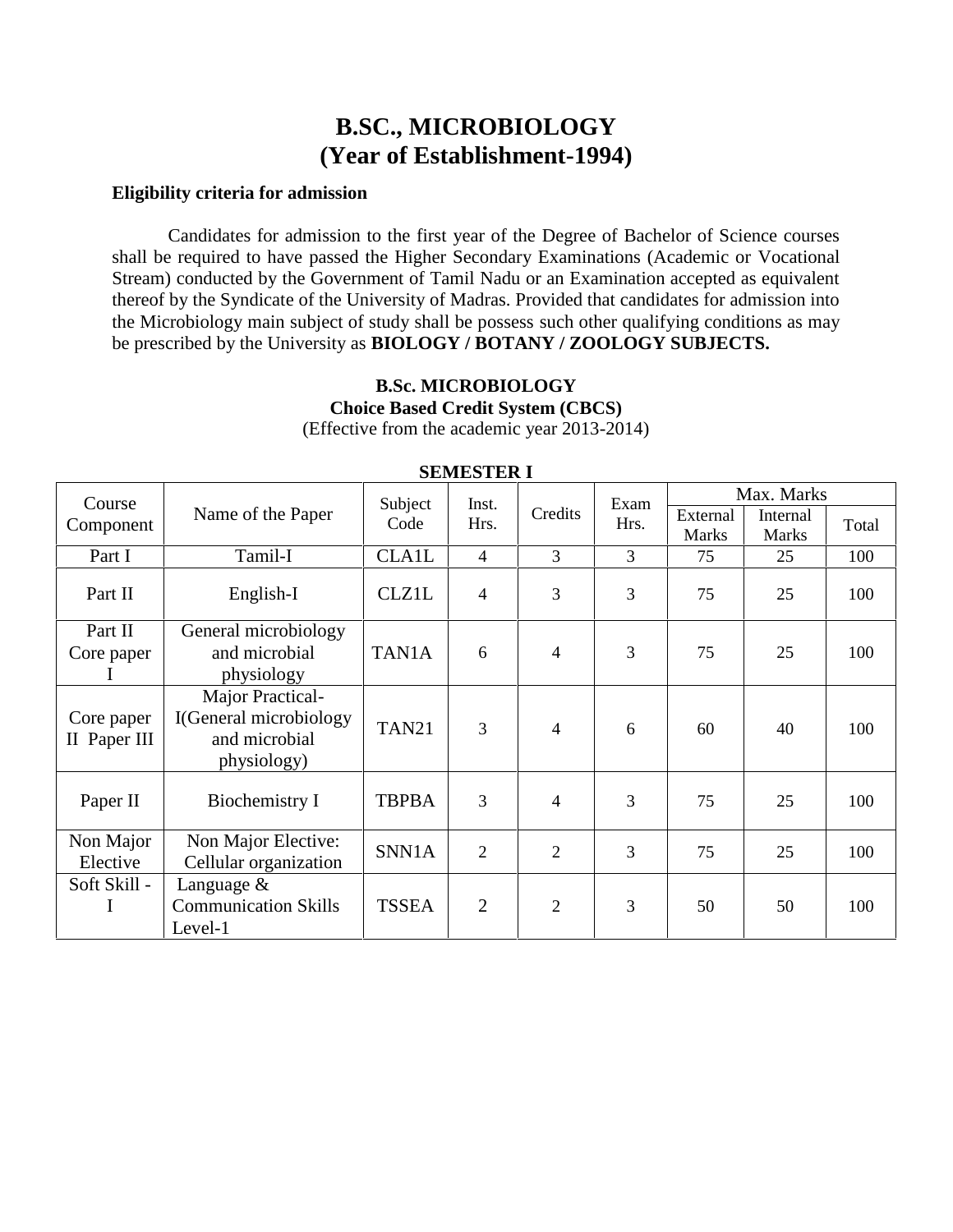## **SEMESTER II**

| Course                       |                                                          | Subject<br>Inst.<br>Credits<br>Code<br>Hrs. |                |                | Exam                     | Max. Marks               |       |     |
|------------------------------|----------------------------------------------------------|---------------------------------------------|----------------|----------------|--------------------------|--------------------------|-------|-----|
| Component                    | Name of the Paper                                        |                                             |                | Hrs.           | External<br><b>Marks</b> | Internal<br><b>Marks</b> | Total |     |
| Part I                       | Tamil-II                                                 | CLA2H                                       | $\overline{4}$ | $\overline{3}$ | 3                        | 75                       | 25    | 100 |
| Part II                      | English-II                                               | CLZ2L                                       | $\overline{4}$ | 3              | 3                        | 75                       | 25    | 100 |
| Part III                     |                                                          |                                             |                |                |                          |                          |       |     |
| Core paper<br>III            | Immunology microbial<br>genetics                         | TAN <sub>2</sub> A                          | 6              | $\overline{4}$ | 3                        | 75                       | 25    | 100 |
| Part III<br>Core paper<br>IV | Major Practical-II<br>(Immunology microbial<br>genetics) | <b>TAN22</b>                                | 3              | $\overline{4}$ | 6                        | 60                       | 40    | 100 |
| paper III<br>Allied          | Biochemistry-II                                          | <b>TBPBB</b>                                | 6              | $\overline{4}$ | 3                        | 75                       | 25    | 100 |
| Paper IV                     | Practical I<br>(Biochemistry-I)                          | TBPB1                                       | 3              | $\overline{4}$ | 3                        | 60                       | 40    | 100 |
| Non Major<br>Elective        | Inheritance biology                                      | SNN2E                                       | $\overline{2}$ | $\overline{2}$ | 3                        | 75                       | 25    | 100 |
| Soft Skill -<br>$\mathbf{I}$ | Language and<br>Communication Level -<br>$\mathfrak{2}$  | <b>TSSEB</b>                                | $\overline{2}$ | $\overline{2}$ | 3                        | 50                       | 50    | 100 |

#### **SEMESTER III**

| Course<br>Component                | Name of the Paper                         | Subject            | Inst. |                |                     | Max. Marks               |                          |       |  |  |
|------------------------------------|-------------------------------------------|--------------------|-------|----------------|---------------------|--------------------------|--------------------------|-------|--|--|
|                                    |                                           | Code               | Hrs.  | Credits        | Exam Hrs.           | External<br><b>Marks</b> | Internal<br><b>Marks</b> | Total |  |  |
| Part I                             | Tamil-III                                 | CLA3J              | 6     | 3              | 3                   | 75                       | 25                       | 100   |  |  |
| Part II                            | $English-III$                             | CLZ3M              | 6     | 3              | 3                   | 75                       | 25                       | 100   |  |  |
| Part III<br>Core paper<br>V        | Molecular biology                         | TAN3A              | 6     | $\overline{4}$ | 3                   | 75                       | 25                       | 100   |  |  |
| Core paper<br>VI                   | Major Practical-III:<br>Molecular biology | TAN41              | 3     | $\overline{4}$ | 6                   | 60                       | 40                       | 100   |  |  |
| paper I<br>Allied II               | <b>Bioinstrumentation</b>                 | TBN3A              | 6     | $\overline{4}$ | 6                   | 75                       | 25                       | 100   |  |  |
| Paper II                           | Practical III<br>(Bioinstrumentation)     | TBN41              | 3     | $\overline{4}$ | 3                   | 60                       | 40                       | 100   |  |  |
| Soft Skill -<br>$\mathop{\rm III}$ | Personality enrichment                    | <b>TSSEG</b>       |       | $\overline{2}$ | 3                   | 50                       | 50                       | 100   |  |  |
| Part IV                            | <b>Environmental Studies</b>              | ENV <sub>4</sub> A |       |                | Exam in IV Semester |                          |                          |       |  |  |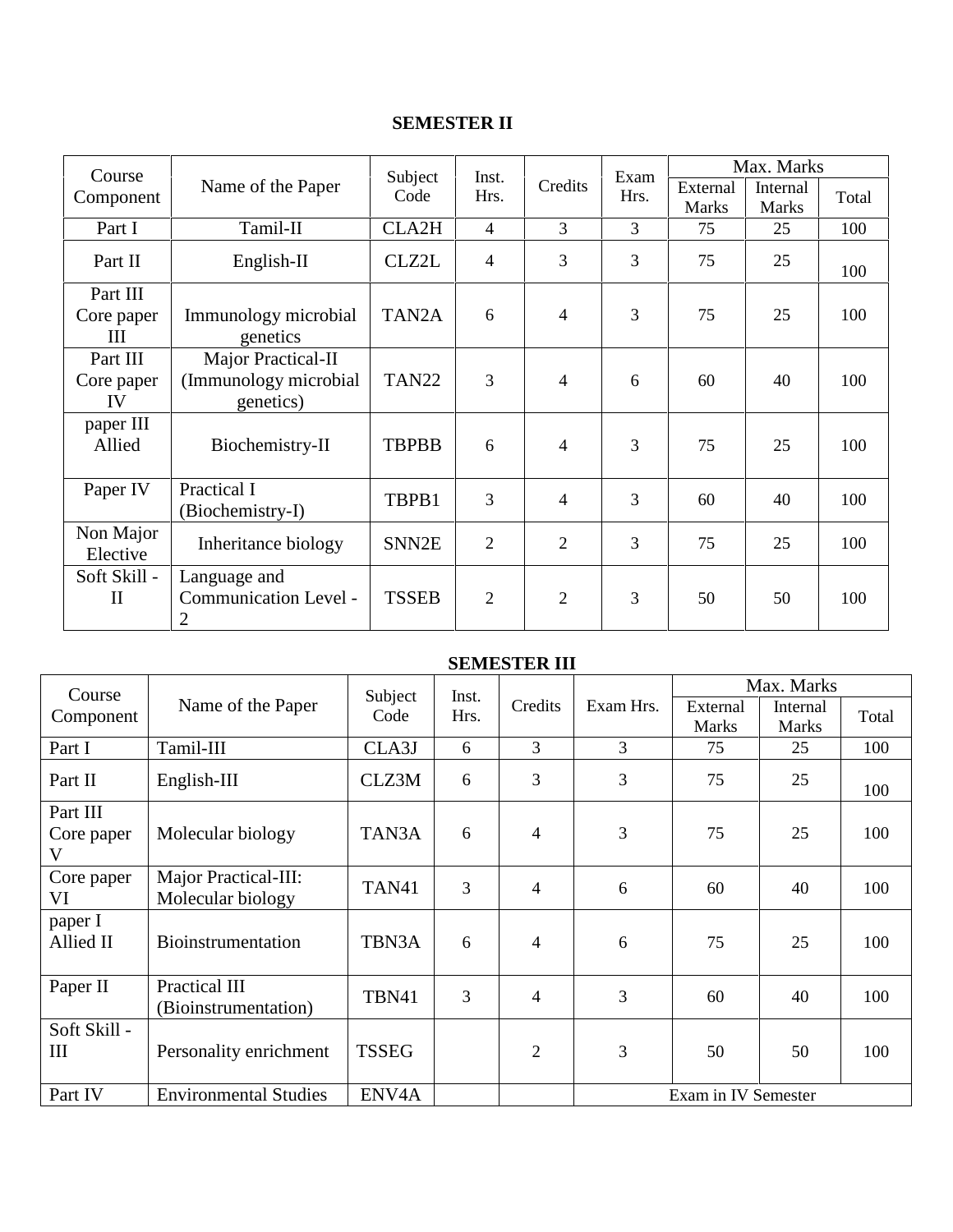### **SEMESTER IV**

| Course                        |                                                               | Subject            | Inst. | Credits        | Exam<br>Hrs. | Max. Marks               |                          |       |  |
|-------------------------------|---------------------------------------------------------------|--------------------|-------|----------------|--------------|--------------------------|--------------------------|-------|--|
| Component                     | Name of the course                                            | Code               | Hrs.  |                |              | External<br><b>Marks</b> | Internal<br><b>Marks</b> | Total |  |
| Part I                        | Tamil-IV                                                      | CLA4D              | 6     | 3              | 3            | 75                       | 25                       | 100   |  |
| Part II                       | English-IV                                                    | CLZ4M              | 6     | 3              | 3            | 75                       | 25                       | 100   |  |
| Part III<br>Core Paper<br>VII | Soil and Agricultural<br>microbiology                         | TAN4A              | 6     | $\overline{4}$ | 3            | 75                       | 25                       | 100   |  |
| Core Paper<br>VIII            | Major practical IV (Soil<br>and Agricultural<br>microbiology) | TAN <sub>42</sub>  | 3     | 4              | 6            | 60                       | 40                       | 100   |  |
| Paper III<br>Allied II        | <b>Biostatistics</b>                                          | TBN <sub>4</sub> A | 6     | $\overline{4}$ | 3            | 75                       | 25                       | 100   |  |
| Paper IV                      | <b>Practical IV</b><br><b>Biostatistics</b>                   | TBN42              | 3     | $\overline{4}$ | 3            | 60                       | 40                       | 100   |  |
| Soft Skill -<br>IV            | Computing skills                                              | TSSE1              |       |                | 3            | 50                       | 50                       | 100   |  |
| Part IV                       | <b>Environmental Studies</b>                                  | ENV <sub>4</sub> A |       |                | 3            | 75                       | 25                       | 100   |  |

### **SEMESTER V**

| Course            |                                                                                       | Subject<br>Inst. |         | Exam           | Max. Marks               |                          |       |     |
|-------------------|---------------------------------------------------------------------------------------|------------------|---------|----------------|--------------------------|--------------------------|-------|-----|
| Component         | Name of the Paper                                                                     | Hrs.<br>Code     | Credits | Hrs.           | External<br><b>Marks</b> | Internal<br><b>Marks</b> | Total |     |
| Core paper<br>IX  | <b>Medical Bacteriology</b>                                                           | TAN5A            | 6       | 4              | 3                        | 75                       | 25    | 100 |
| Core paper<br>X   | Medical Mycology and<br>Parasitology                                                  | TAN5B            | 6       | 4              | 3                        | 75                       | 25    | 100 |
| Core paper<br>ХI  | <b>Medical Virology</b>                                                               | TAN5C            | 6       | 4              | 3                        | 75                       | 25    | 100 |
| Core paper<br>XII | Major Practical V<br>(Medical Bacteriology,<br>Mycology, Parasitology<br>and Virology | <b>TAN61</b>     | 6       | 4              | 6                        | 60                       | 40    | 100 |
| Elective I        | Genetic Engineering                                                                   | TEN5A            | 6       | 3              | 3                        | 75                       | 25    | 100 |
|                   | <b>Value Education</b>                                                                | VAE5O            |         | $\overline{2}$ | 3                        | 75                       | 25    | 100 |